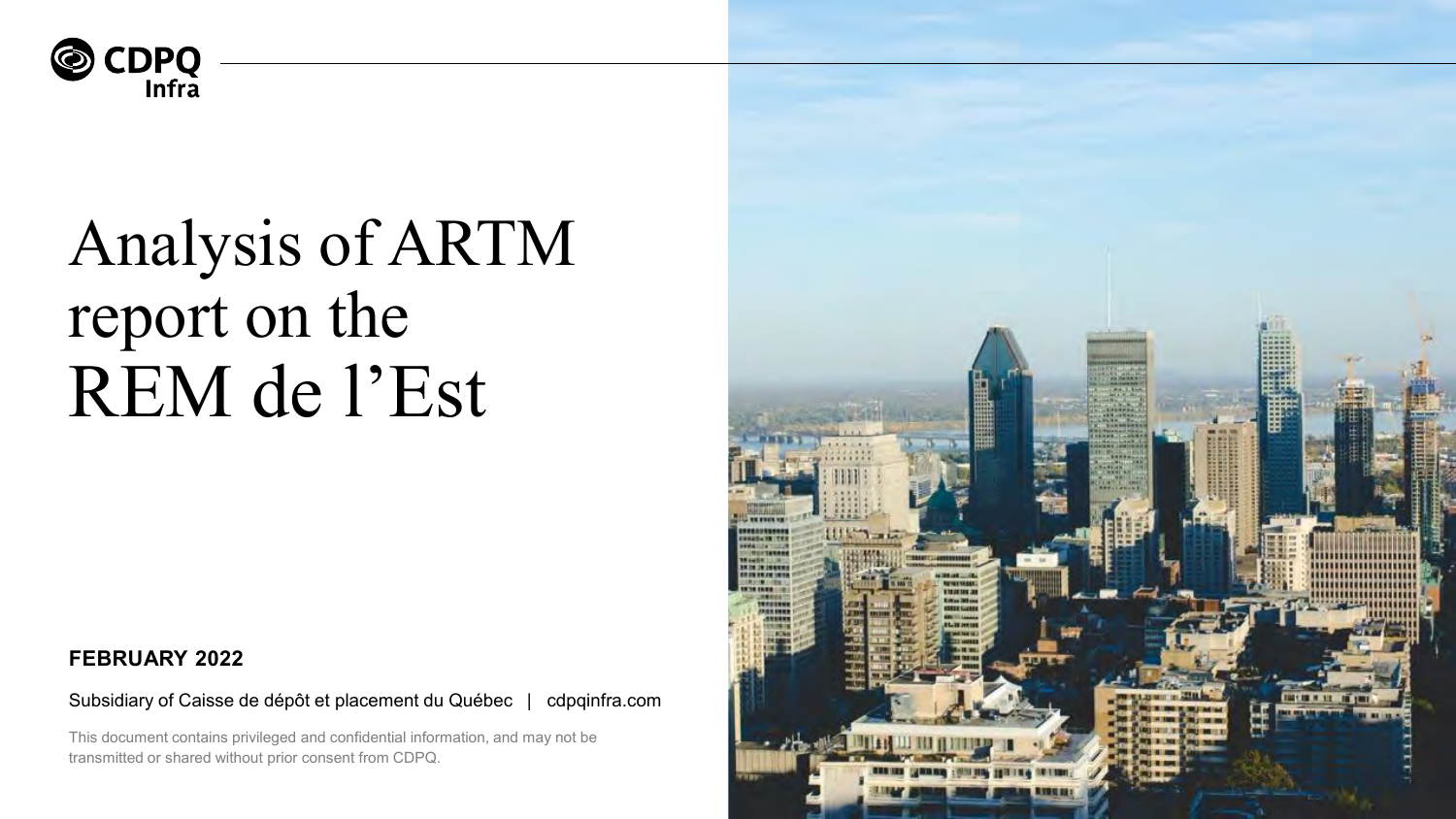### Main findings

1 Consistency with ARTM strategic plan

- 2 Analysis tools and methodology gap
- 3 REM de l'Est modal transfer

4 Needs for transit in eastern Montréal

5 Understanding of the solution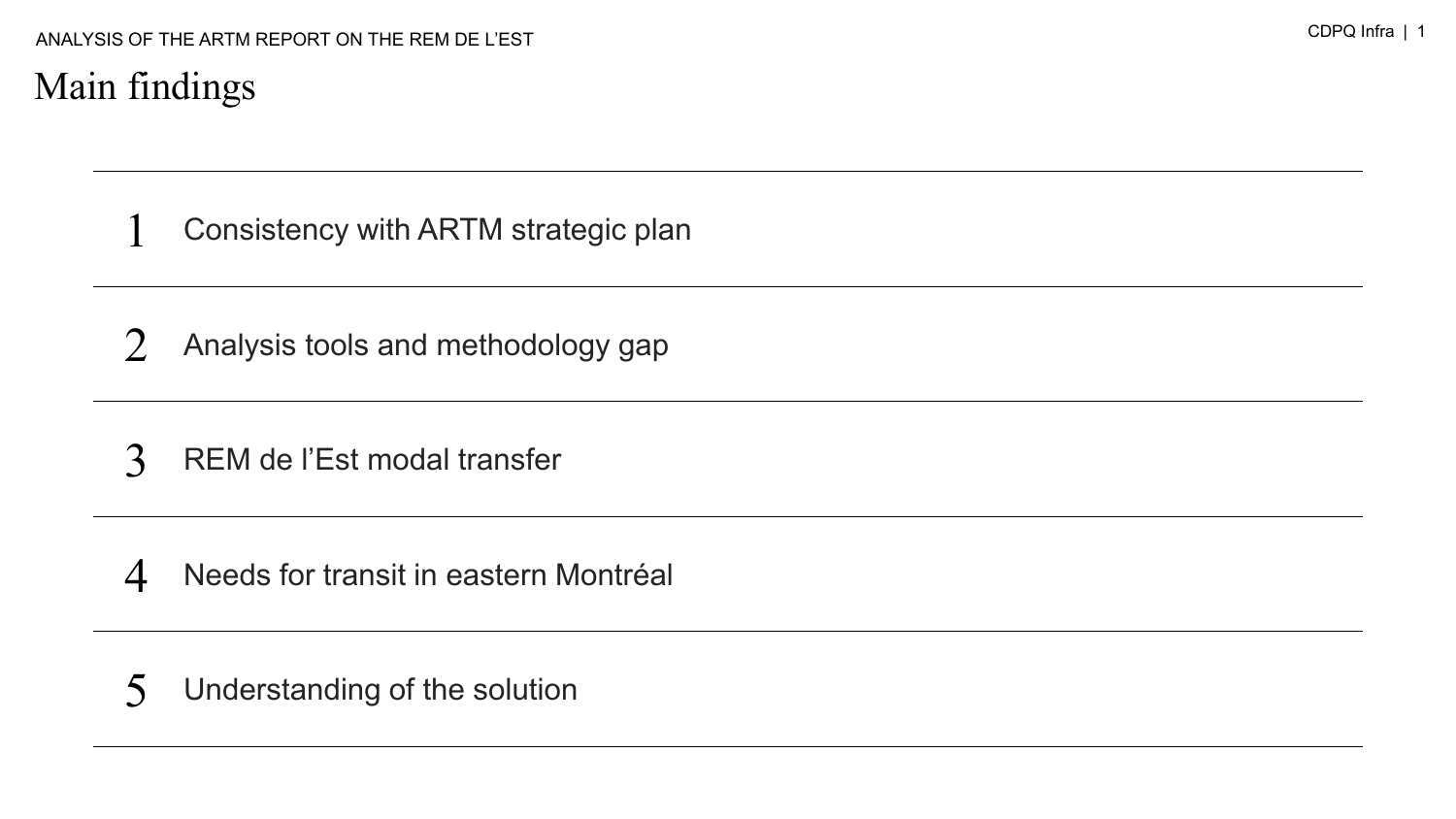

# Consistency with ARTM strategic plan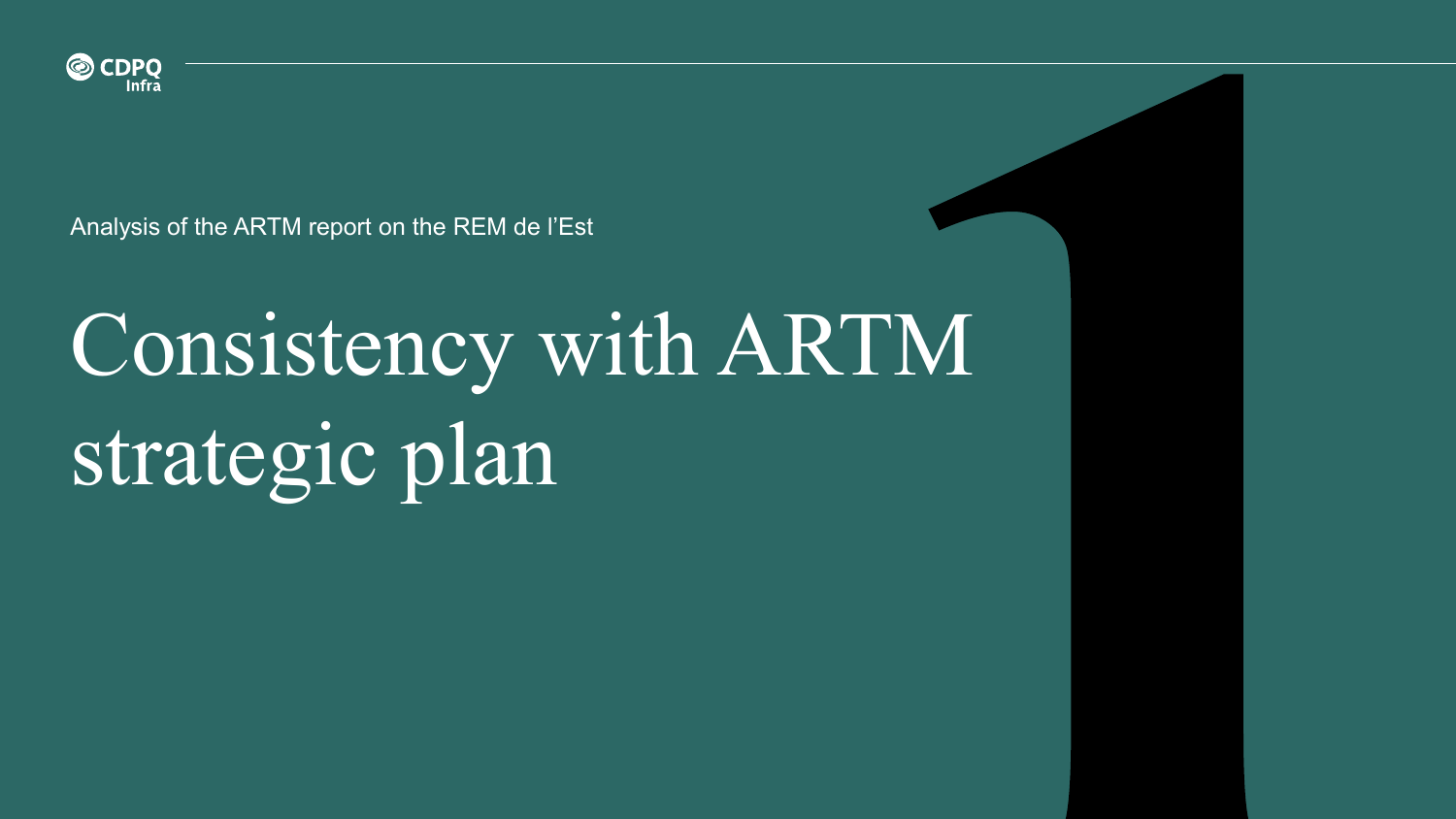### Close harmonization with the ARTM

**→**

 $\rightarrow$ 

 $\rightarrow$ 

In giving CDPQ Infra a very specific study mandate based on the major orientations for the identified corridors, the government is responding to **the priorities of the PIDTC (public transit development initiatives plan)**.

The REM de l'Est is a **response aimed at creating a structuring network** in the eastern and northeastern areas of Montréal and is perfectly consistent with the mandate given.

September 2021: filing of the ARTM's strategic development plan (SDP).

 $\rightarrow$ Connecting eastern and northeastern Montréal with downtown via a structuring project is one of the **priorities of the SDP**.

**An operational committee** was formed with the Québec government, the ARTM and CDPQ Infra. This committee has been meeting regularly since September 2019 to discuss major orientations.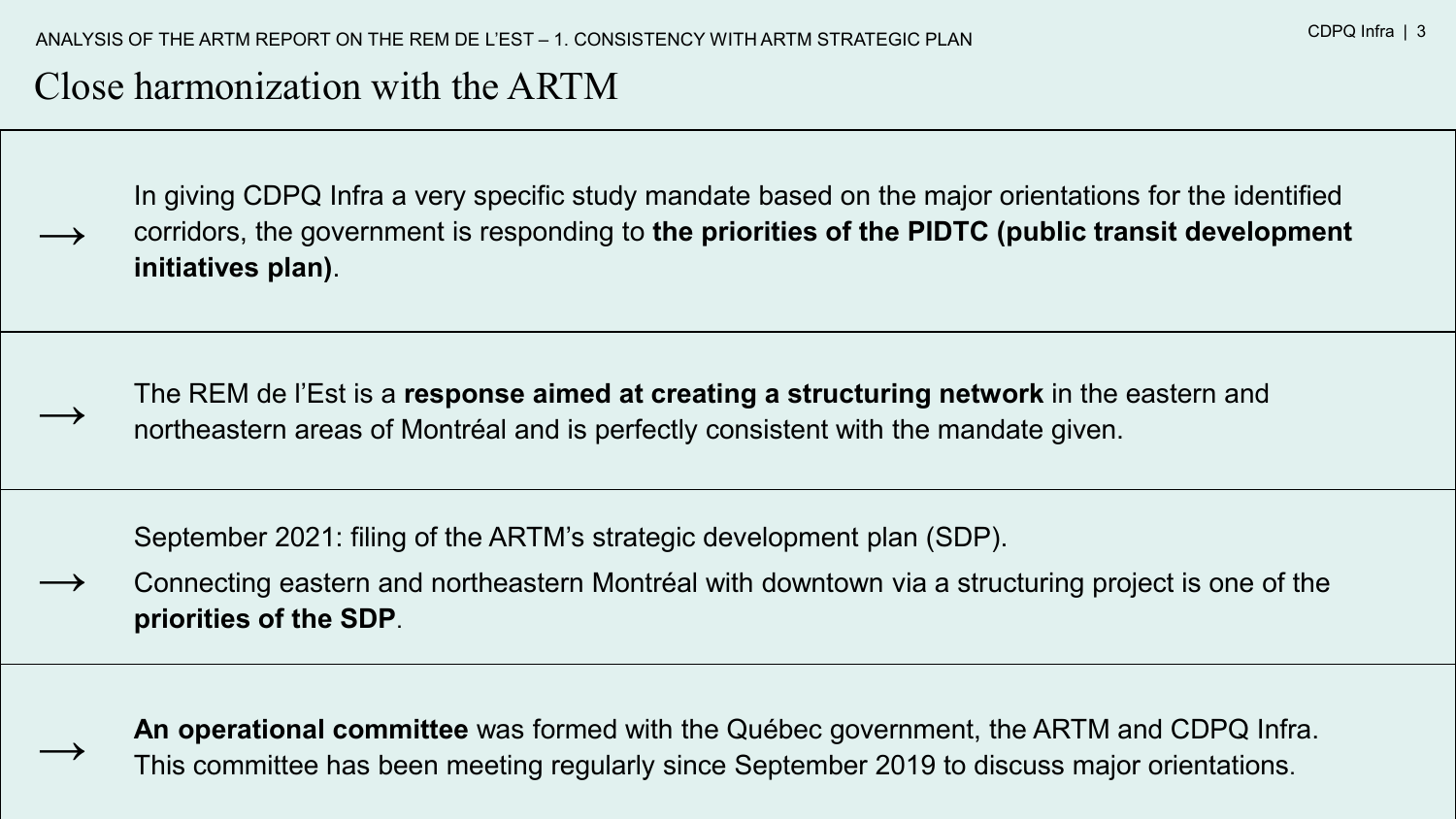

# Analysis tools and methodology gap

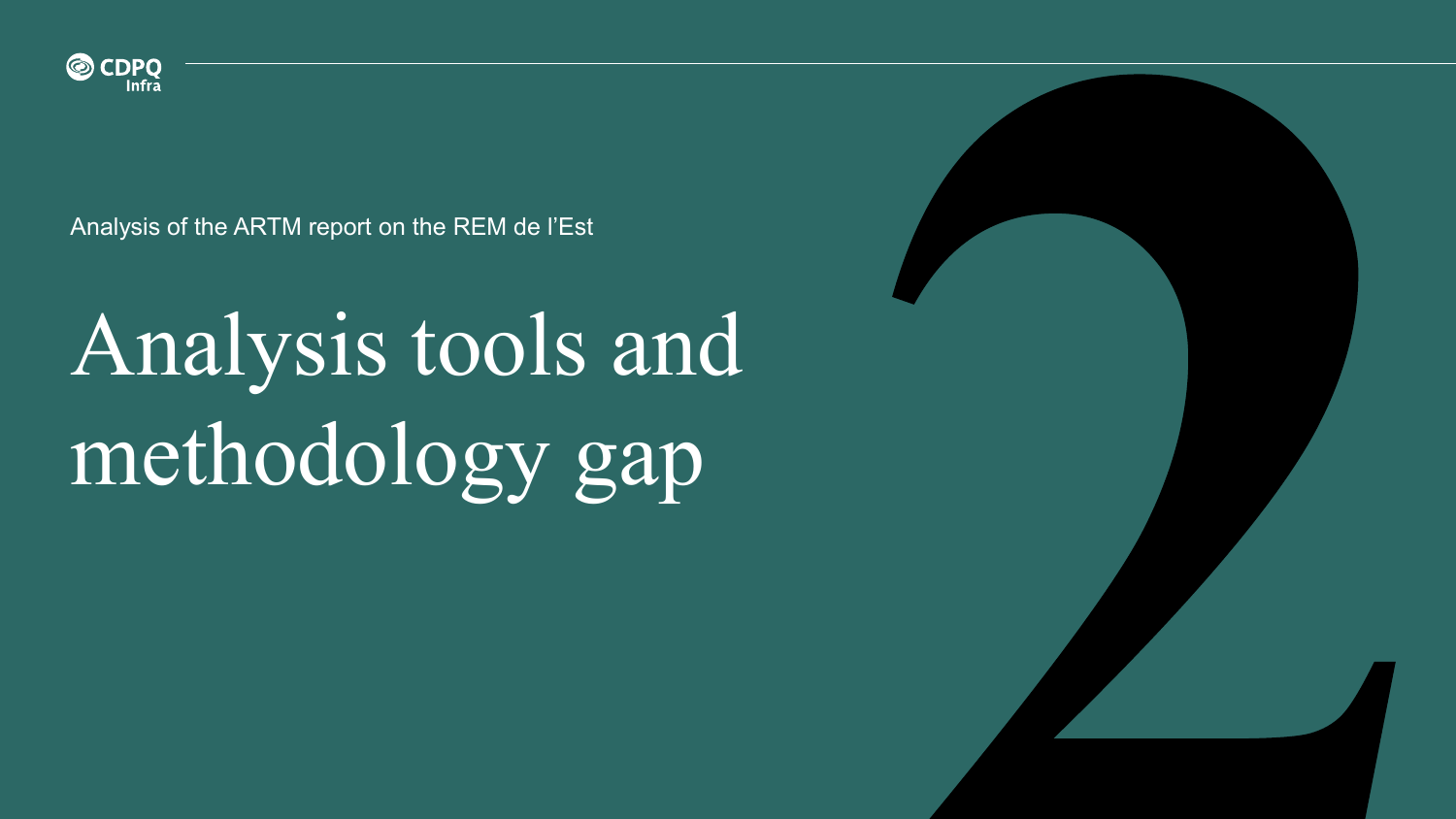## Modern tools and modelling used by CDPQ Infra

|                                              | <b>ARTM</b>                                                                                                                                      | <b>CDPQ Infra</b>                                                                                                                                                |  |
|----------------------------------------------|--------------------------------------------------------------------------------------------------------------------------------------------------|------------------------------------------------------------------------------------------------------------------------------------------------------------------|--|
| <b>Modal</b><br>transfer<br>estimate<br>tool | Uses the MADIGAS analysis<br>model, designed in 1990, which<br>takes only public transit trips into<br>account, excluding road<br>transportation | Uses more recent tools (Quetzal (Systra), RM20 (Steer)),<br>that take MADIGAS data into account + travel time from the Ministère<br>des transports' MOTREM model |  |
| Peak period<br>considered                    | Takes only the morning peak<br>period into account (PPAM)                                                                                        | <b>Considers the PPAM</b><br>+ the afternoon peak period<br>+ 24-hr modelling                                                                                    |  |
| <b>Reference</b><br>data                     | Based on the initial information<br>from the reference project<br>proposed in December 2020: route,<br>location of stations, speed,<br>frequency | <b>Continuously adapted</b> in light of changes made to the project: route,<br>location of stations, speed, frequency                                            |  |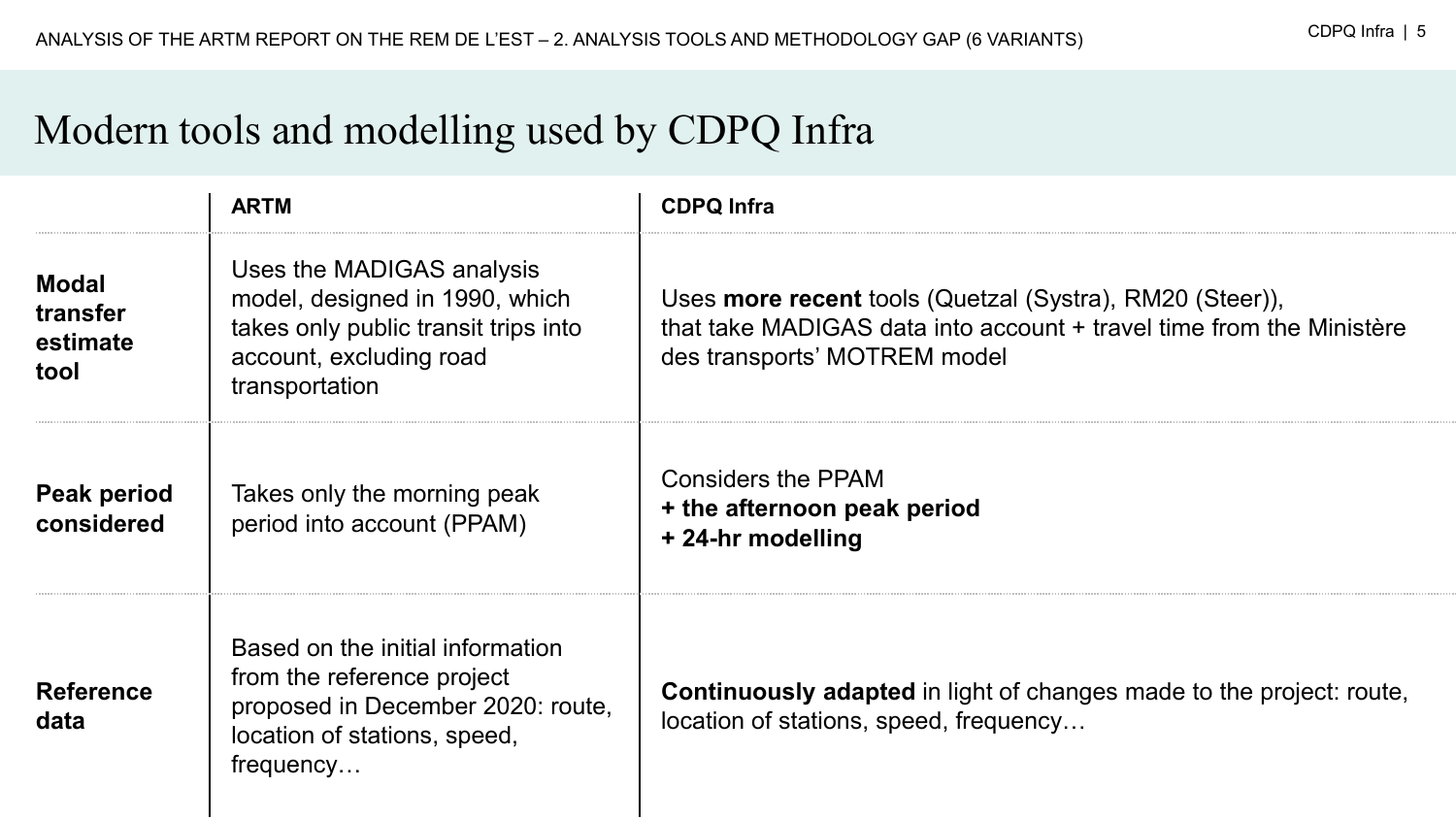|                               | <b>ARTM</b>                                   | <b>CDPQ Infra</b>                                                                                                                   |  |  |  |
|-------------------------------|-----------------------------------------------|-------------------------------------------------------------------------------------------------------------------------------------|--|--|--|
| <b>Preference</b><br>analysis | Not done                                      | Field surveys, known as stated preference surveys, of the transit-using<br>public to improve the accuracy of the modal choice model |  |  |  |
| <b>Peer</b><br>review         | Conducted in-house                            | Studies completed and cross-checked externally<br>by specialist firms                                                               |  |  |  |
| Data used                     | <b>Origin-Destination Survey</b><br>(OD) 2013 | 2018 OD Survey<br>+ Projections from the 2013 OD survey                                                                             |  |  |  |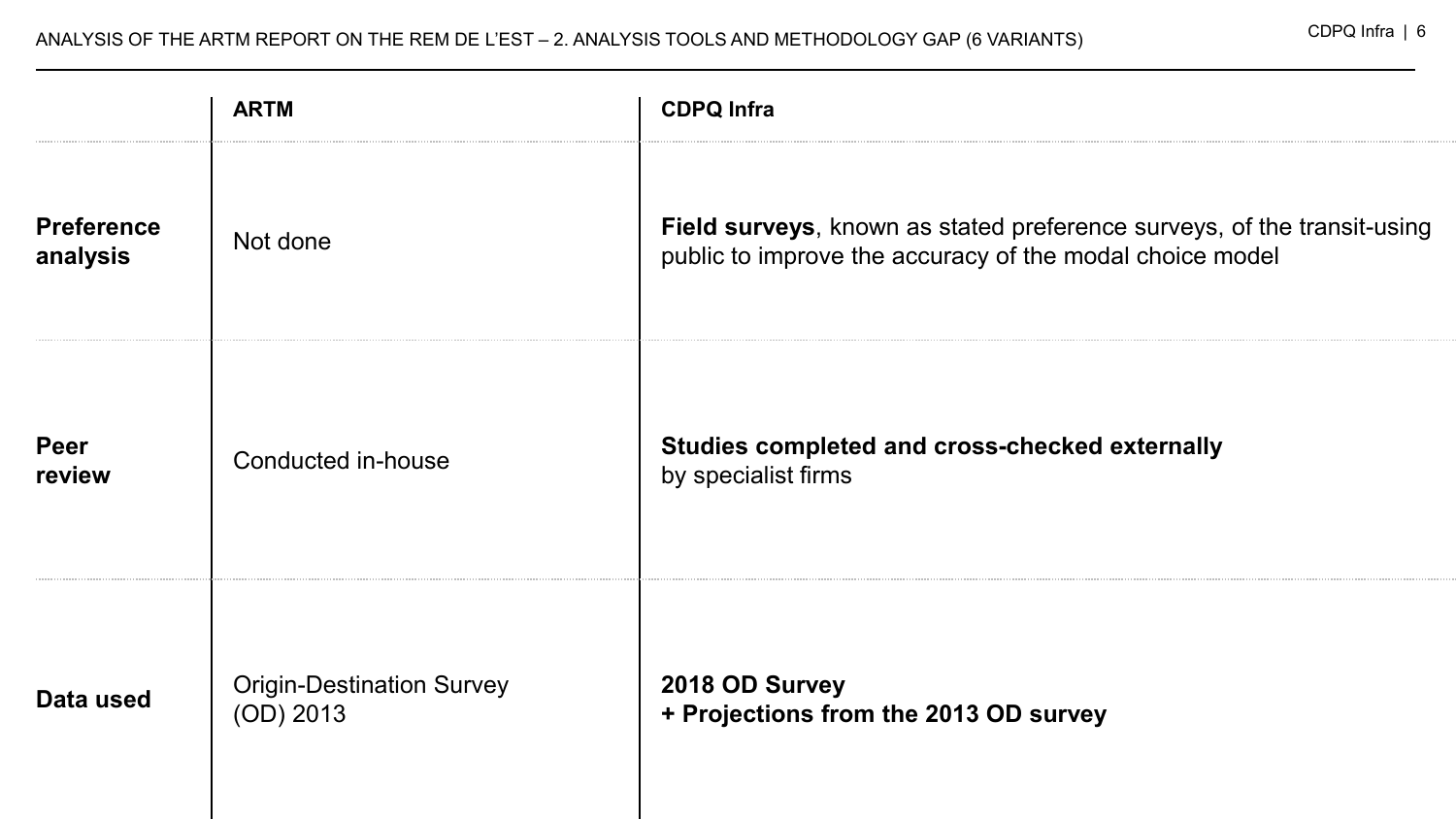

## REM de l'Est modal transfer

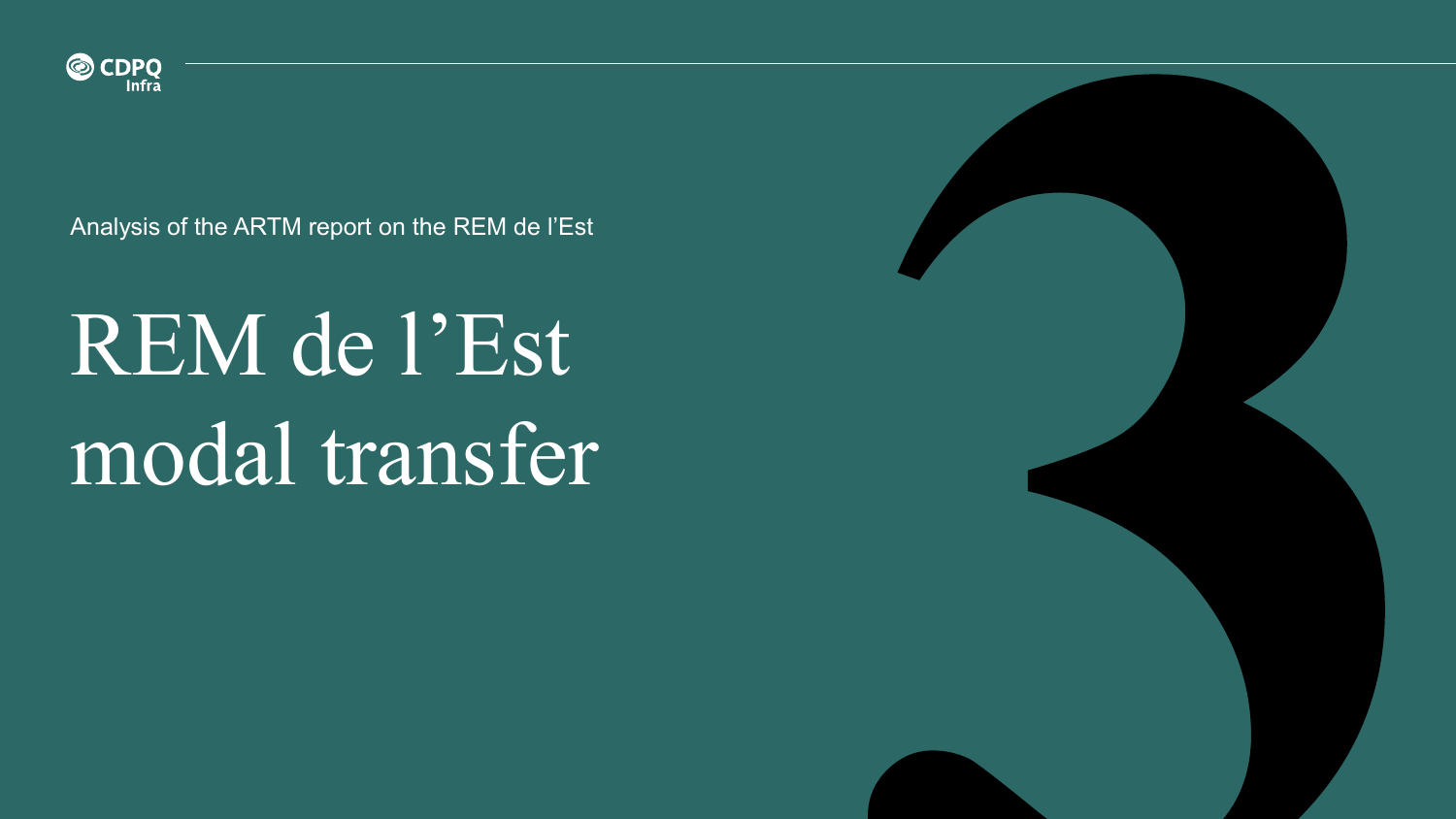### Modal transfer underestimated by 300%

| <b>ARTM</b>                                                                 | <b>CDPQ Infra</b>                                                                                                                                               |  |  |
|-----------------------------------------------------------------------------|-----------------------------------------------------------------------------------------------------------------------------------------------------------------|--|--|
| " The project will lead to<br>only a modest number<br>of new public transit | CDPQ Infra uses more data in its analysis and all types of travel. The result is an<br>estimated modal transfer of 17%.                                         |  |  |
| users"                                                                      | A 17% modal transfer rate is highly significant for a new transit network,<br>especially since we must bear in mind that other public transit users will see an |  |  |
| That is, $5.6\%$                                                            | improvement in their service quality and a stronger likelihood to remain with<br>public transit rather than driving.                                            |  |  |
|                                                                             | Preliminary data – CDPQ Infra studies:                                                                                                                          |  |  |
|                                                                             | 7,850 in the PPAM (17% total boardings)                                                                                                                         |  |  |
|                                                                             | That is, 6,000 PPAM users (13% total boardings) $+$ 1,850 bimodal users in the PPAM                                                                             |  |  |
|                                                                             |                                                                                                                                                                 |  |  |
|                                                                             |                                                                                                                                                                 |  |  |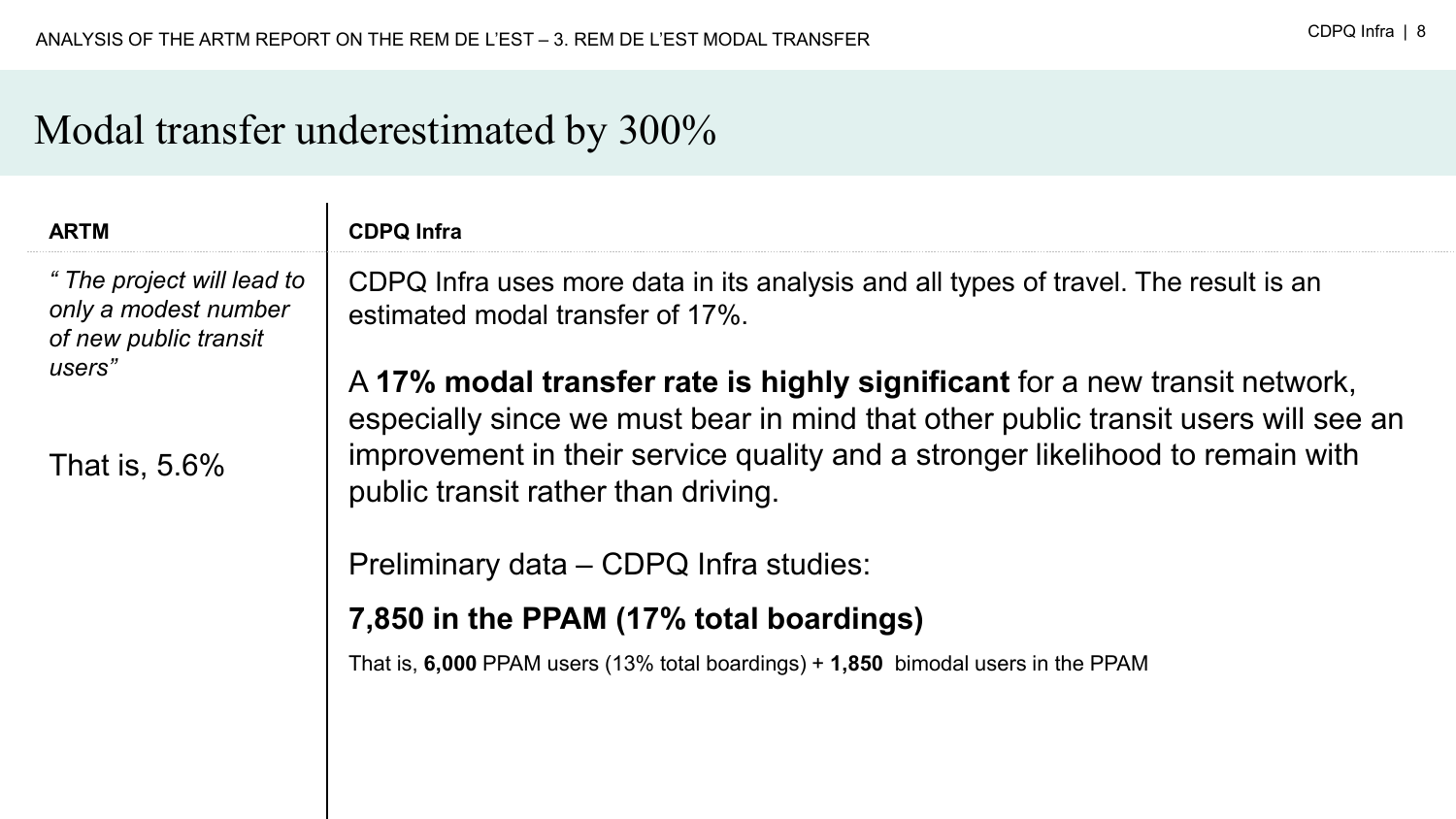

## Needs for transit in eastern Montréal

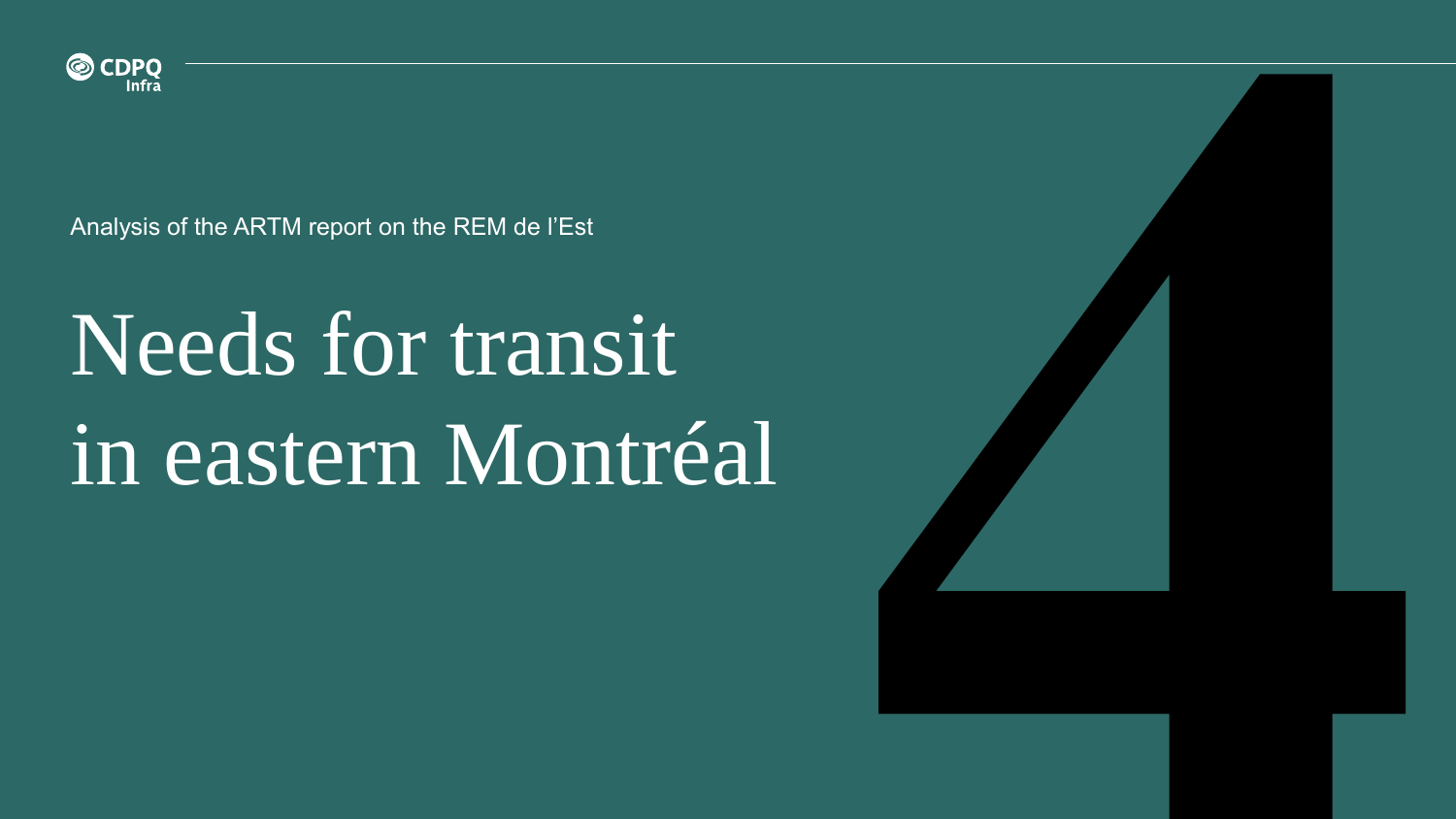## Relieving pressure on networks for growing needs in the East

*"In peak periods, 94% of REM de l'Est ridership will simply be taken from existing services, particularly the green line of the métro and the Mascouche train"*

#### **ARTM CDPQ Infra**

The **green line is approaching saturation point**, particularly at the Berri-UQAM intermodal station. **Finding confirmed by the ARTM.**

- The introduction of Azur trains on the green line should allow the STM to increase capacity from 19,000 passengers per hour to over 21,000. The REM de l'Est offers an additional net potential of 13,000 passengers per hour towards downtown, **providing both networks with residual capacity for many years**.
- The REM de l'Est will reduce **pressure on the green line** during the PPAM, lowering ridership by 11% (15,000/120,000 users) on this line, allowing to better meet future needs, including the advent of the SRB-IX rapid bus service.

The estimated ridership of the REM de l'Est is a result of its attractiveness to users who want frequent, reliable, fast service, and direct journeys without transfers.

The REM de l'Est is an **answer to present and future travel needs** in eastern Montréal.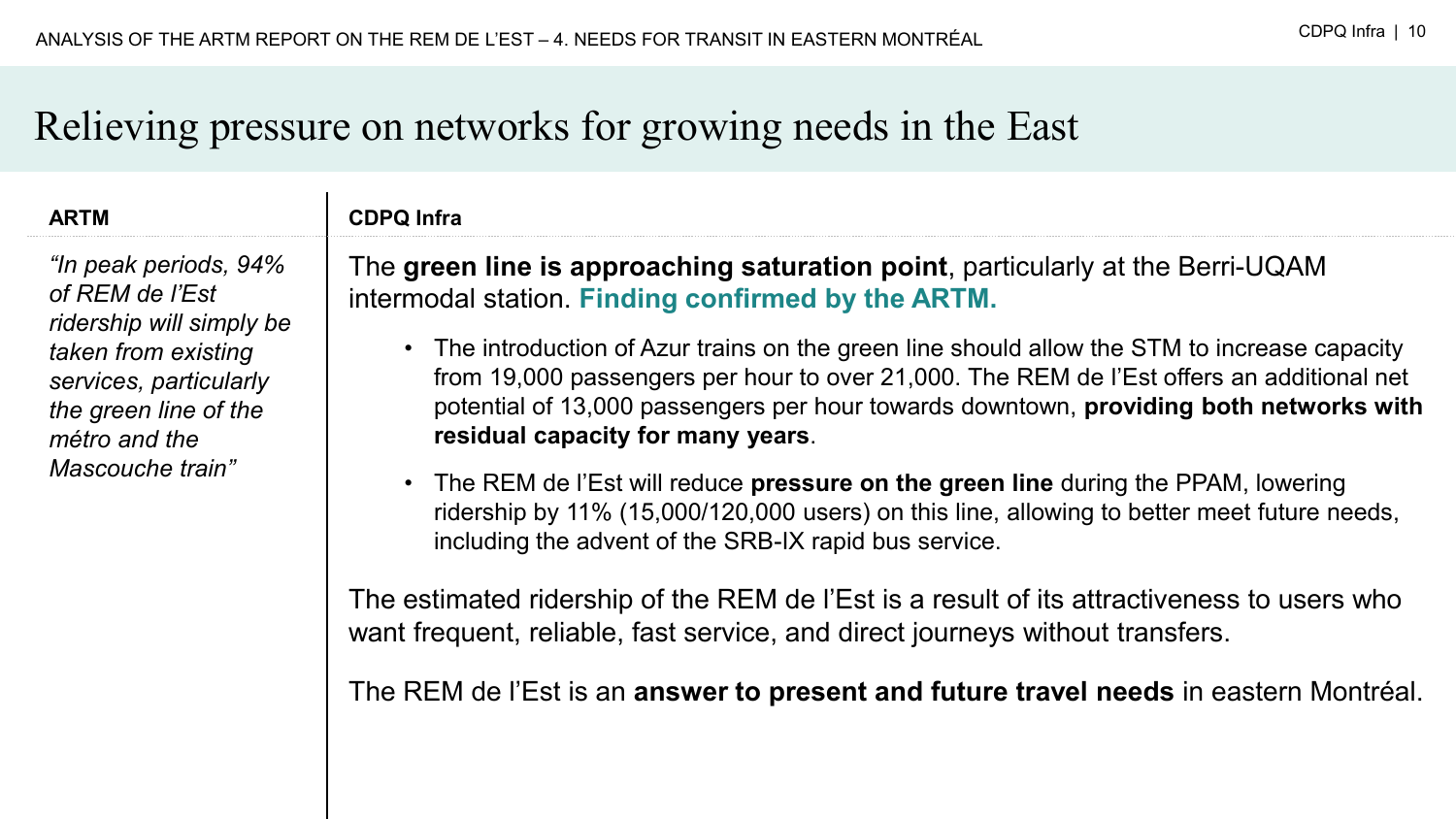

## Understanding of the solution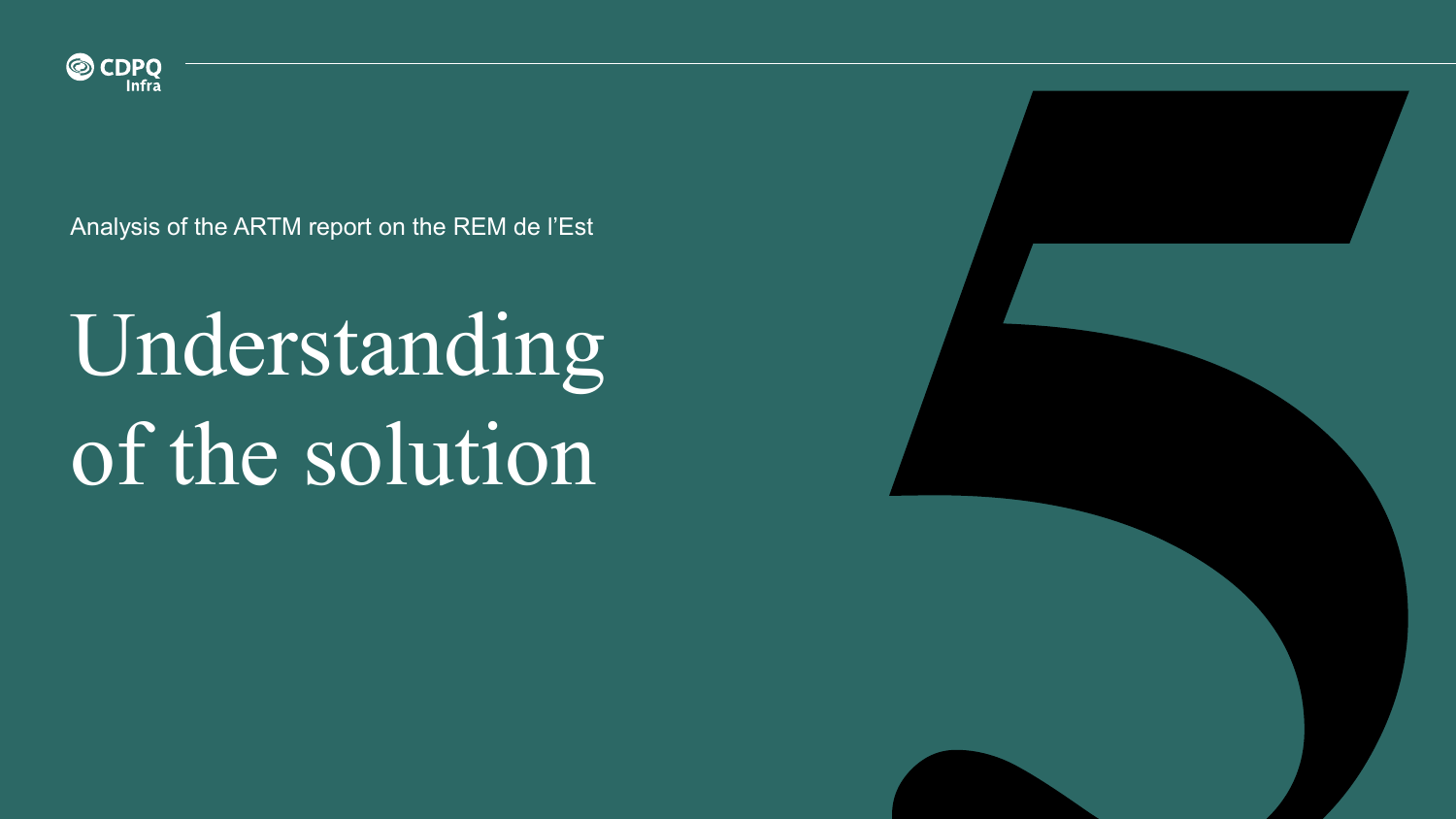### 63,000 users to be carried into downtown Montréal

#### **ARTM CDPQ Infra**

*"Only 12% of trips in areas served by the project are destined for downtown"*

A light metro transit network is designed to provide increased frequency and numerous destinations, not exclusively a connection to downtown.

The proposed solution is in line with major qualitative post-pandemic trends:

- Off-peak travel
- Several destinations other than downtown
- Crowding factor

**Close to 40% (63,000 users)** of travel needs in eastern Montréal are destined for downtown (12%) and central Montréal (27%), and the REM de l'Est answers this need.

75% of REM de l'Est ridership goes to downtown and central Montréal.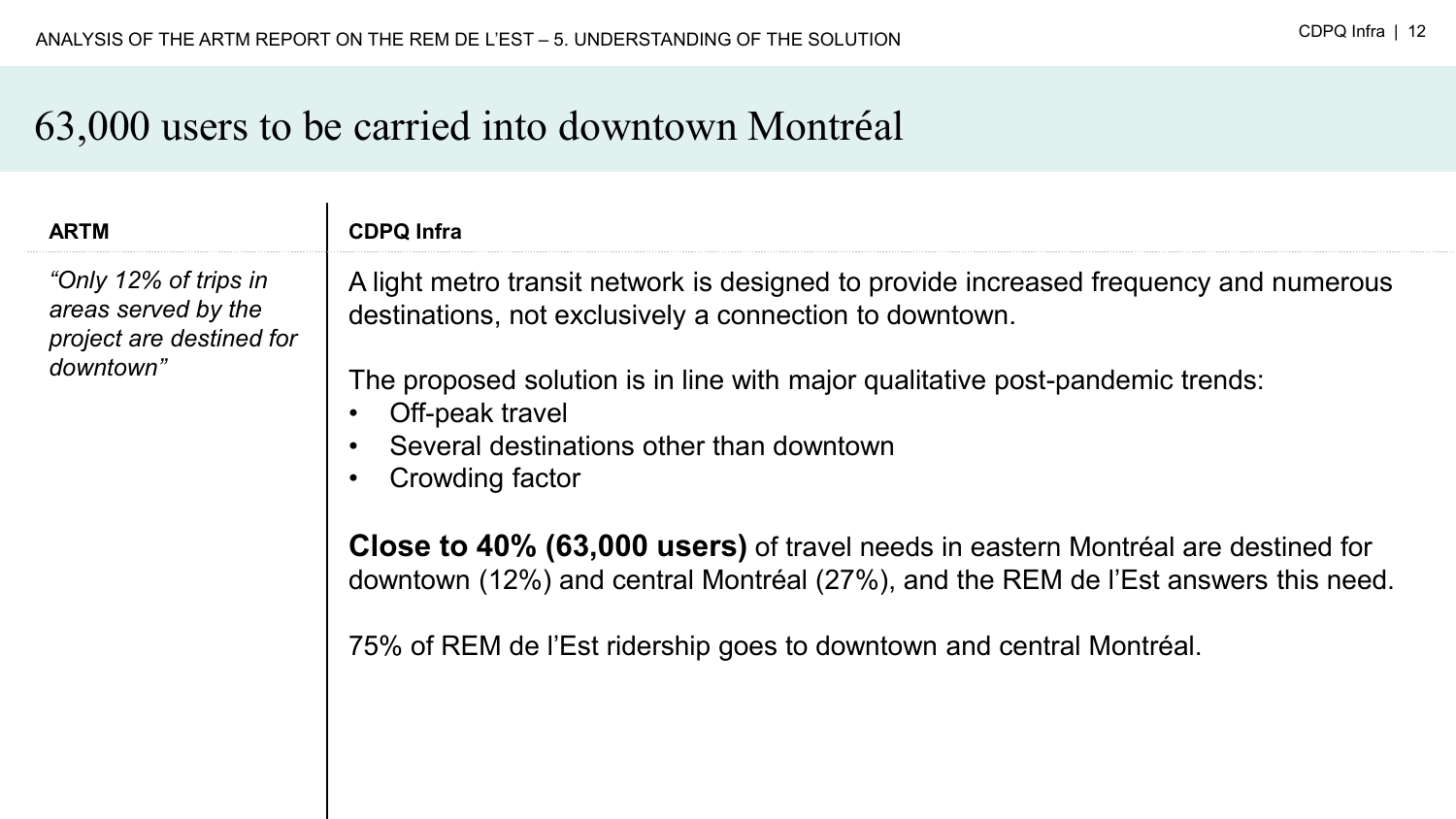### Importance of offering an attractive solution

#### **A REMINDER OF THE OBJECTIVES TARGETED BY THE REM DE L'EST**

|                                                    | By car                            | Using existing<br>public transit  | Using the REM<br>de l'Est | % time savings compared to<br>driving |
|----------------------------------------------------|-----------------------------------|-----------------------------------|---------------------------|---------------------------------------|
| Pointe-aux-Trembles<br>$\leftrightarrow$ downtown  | 40 to 80<br>minutes<br>on average | 45 to 60<br>minutes<br>on average | 25<br><b>MINUTES</b>      | $35$ to $70\%$                        |
| Maisonneuve Park<br>$\leftrightarrow$ downtown     | 15 to 35<br>minutes<br>on average | 35 to 55<br>minutes<br>on average | 10<br><b>MINUTES</b>      | 30 <sub>10</sub> 70 <sub>0</sub>      |
| Cégep Marie-Victorin<br>$\leftrightarrow$ downtown | 40 to 75<br>minutes<br>on average | 55 to 70<br>minutes<br>on average | 30<br><b>MINUTES</b>      | $25$ to $60\%$                        |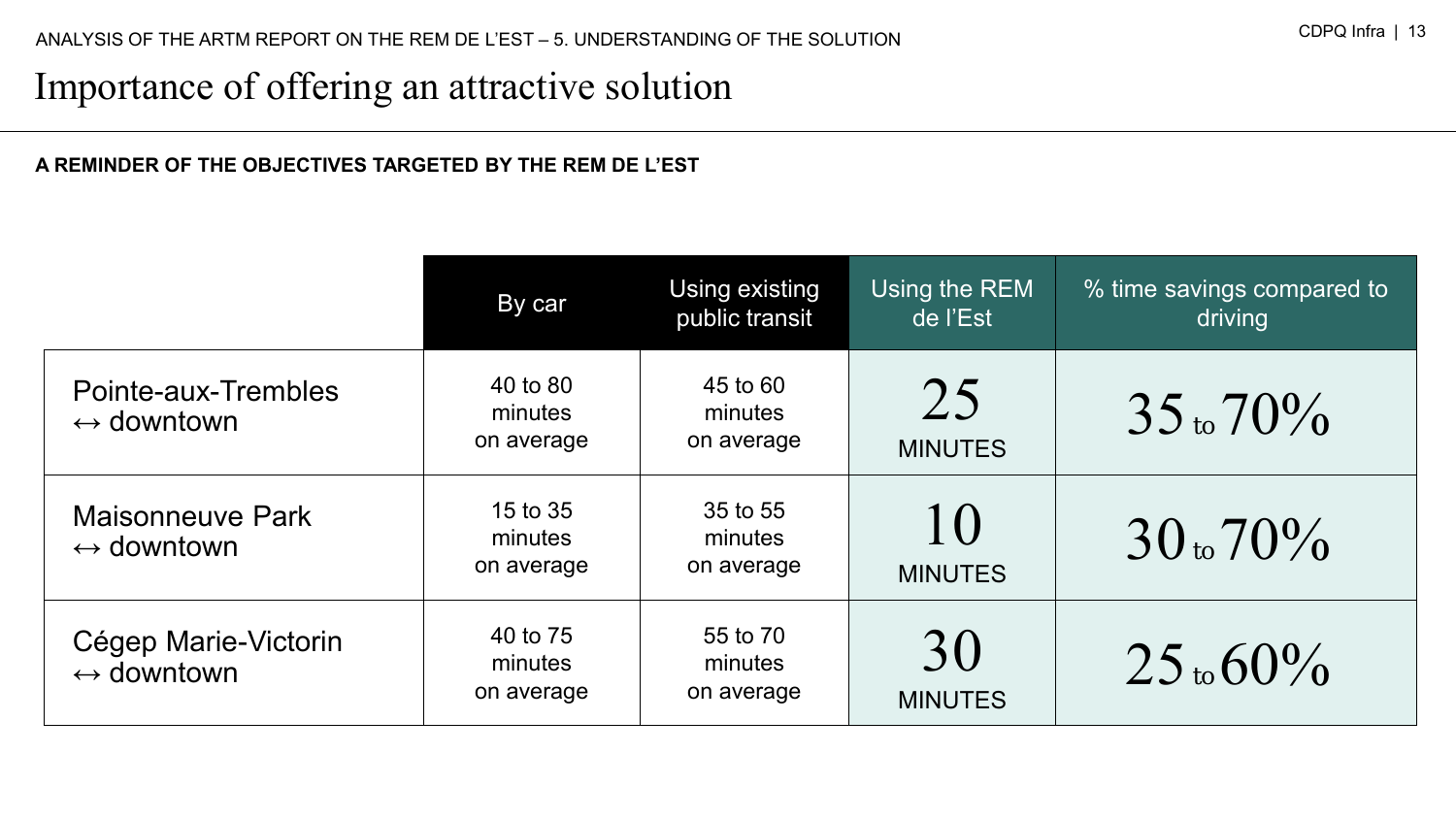## For a large integrated network

+ 99 km of light metro

1.5 billion tonnes of GHG saved

 $+300,000$ daily trips